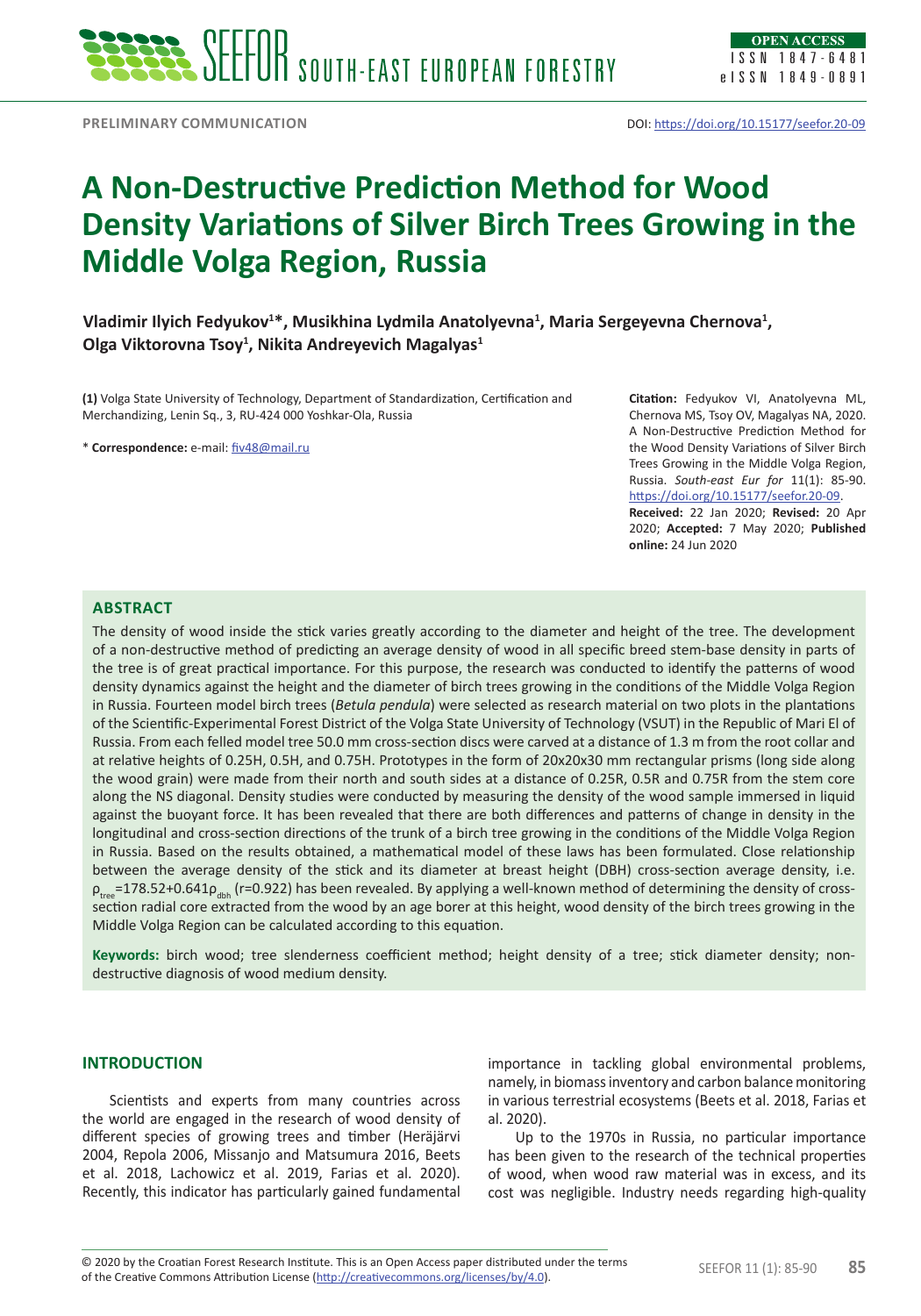raw material were met mainly at the expense of pioneer development of new plantations. In subsequent years, the situation changed dramatically, as an acute shortage of highquality wood raw material was felt in the European part of the country. This initiated the execution of research work (Poluboyarinov 1976, Denisov 1999, Golyakov 2003, Kozlov et al. 2009, Danilov 2016, Platonov et al. 2018).

One of the priority studies of wood density variability inside the trunk of a tree was the fundamental work of Poluboyarinov (1976). Although the results were obtained in the plantations of the North-Western part of Russia, they have been of great scientific and practical interest for other regions.

In the forests of Russia birch is mostly widespread among the hardwood species. Two species, silver birch (*Betula pendula*  Roth) and white birch (*Betula pubescens* Ehrh), predominate in growth area size and stock of standing wood among 70 species growing in these forests. Birch wood, especially of these species, has good physical and mechanical properties and is of great industrial importance. It is widely used for the production of sliced veneer and plywood, parquet, chipboard and fiberboard, pellets, as well as for manufacturing rifle stocks, skis, and construction elements. Birch is a valuable raw material for wood chemical and papermaking industries in obtaining charcoal, methyl alcohol, acetone, furfural, cellulose and many other products.

In this regard, wood density is extremely important for its industrial use. This is related to its impact on both the technology of wood raw material processing and the quality of the final product. For example, in terms of the problems of wood cutting, density significantly affects lumber manufacturing technology, as well as wear and tear of saws and other cutting tools (Pesotsky 1970, Chernov et al. 2019).

Nowadays, laminated structures made of wood are widespread, where the density also largely determines their characteristics. For example, a 60% increase in strength and a 45% increase in stiffness of the finished laminated product can be achieved only by the rational arrangement of bonded parts in beams taking into account wood density (Poluboyarinov 1976).

Many physical and mechanical operational characteristics of wood correlate with density: compressive and flexural strength, hardness, rigidity, durability, ability to hold metal fasteners, etc. (Volynsky 1991). In Russian (Interstate) standards the density of birch wood is normalized for lumber and aircraft work pieces according to GOST 968-68 (1968) and GOST 2996-79 (1979), as well as for blanks for sporting and hunting shooting gun stocks according to GOST 16424-83 (1983). In the pulp-and-paper and wood chemical industries the density is the main indicator of the quality of wood raw material, since it determines the relative yield per the unit of its volume.

The maximum density of raw material is of great practical importance for the production of all of the above-mentioned and many other products. It is the density that determines many physical and mechanical properties and specific yield of products from a unit of its volume. One promising way to achieve this goal is the implementation of a non-destructive diagnosis method of standing wood quality and the selection of the most promising trees with maximum density for further cultivation.

The situation is aggravated by the fact that even within the same species of wood density inside the stick along

its height and diameter varies depending on the direct or indirect effect of the complex of factors - genetics, soil and climatic conditions of the habitat, forest indices of the stands themselves and, most importantly, geographic region of growth of the specific stands (Poluboyarinov 1976, Lachowicz et al. 2019).

Despite the significant prevalence of birch stands in the forests of Middle Volga Region (occupying about 32% of the forested area), the studies of wood density have been rare hitherto (Denisov 1999) and there are no works directed at identifying the patterns of its variability (densitograms) inside the growing trees. Meanwhile, in recent years there has been an intensive use of birch stands as a source of raw material for wood processing enterprises in this region of Russia, denser wood with high technical characteristics being in special demand.

The purpose of the present work was to develop a nondestructive method for predicting standing wood density for rational use of available inventory of birch stands and, most importantly, their cultivation with specific intended purpose in the conditions of the Middle Volga Region in Russia.

### **MATERIALS AND METHODS**

Birch stands of natural (seed) origin served as the object of the research on the territory of the Scientific-Experimental Forest District of the Volga State University of Technology (VSUT). Experimental plots are presented by birch and lime stands of 11 capacity classes characteristic for the Middle Volga Region. The type of site conditions is  $C_2$ ; the soil is sodcryptopodzolic, loamy, and fresh. Silver birch (*Betula pendula*  Roth) dominates in the stand composition, while European aspen (*Populus tremula* Link) and Norway spruce (*Picea excels*  Link) are sporadically found as well. The average age of birch trees is 70 years; their diameter at breast height (DBH) is approximately 30 cm and the height is 28.5 m.

Two test areas were established in these stands according to GOST 16483.0-80. Seven sample trees based on the 'average model' were selected on each plot for characterizing the plot trees according to the main valuation factors, such as average diameter, height, crown shape, etc.

Before felling each model tree DBH was measured in two mutually perpendicular directions within the accuracy of 0.5 cm, and blazing was made on the north side. The total length, the distance from the butt end to the first open dead branch to the live crown, as well as the stick diameter at relative heights of 0.25H, 0.5H and 0.75H were measured for each felled model tree. At each of these heights and at a height of 1.3 m a disc of about 50 mm was cut out from the stick (Figure 1).

The relative height sampling method has several advantages over the method of fixed height sampling typically used in taxational studies when wood samples are taken in 1, 2 or 3 m. This former method simplifies the data processing on a computer and, more importantly, it allows to directly compare the density of different trees irrespective of their actual height by applying appropriate indicators on the graphs in the form of a densitorgam (Poluboyarinov 1976).

The discs were divided into halves as 'north' and 'south' parts. From each of them test samples were made in the form of rectangular prisms 20×20×30 mm at a distance of 0.25R, 0.5R and 0.75R from the pith (Figure 2).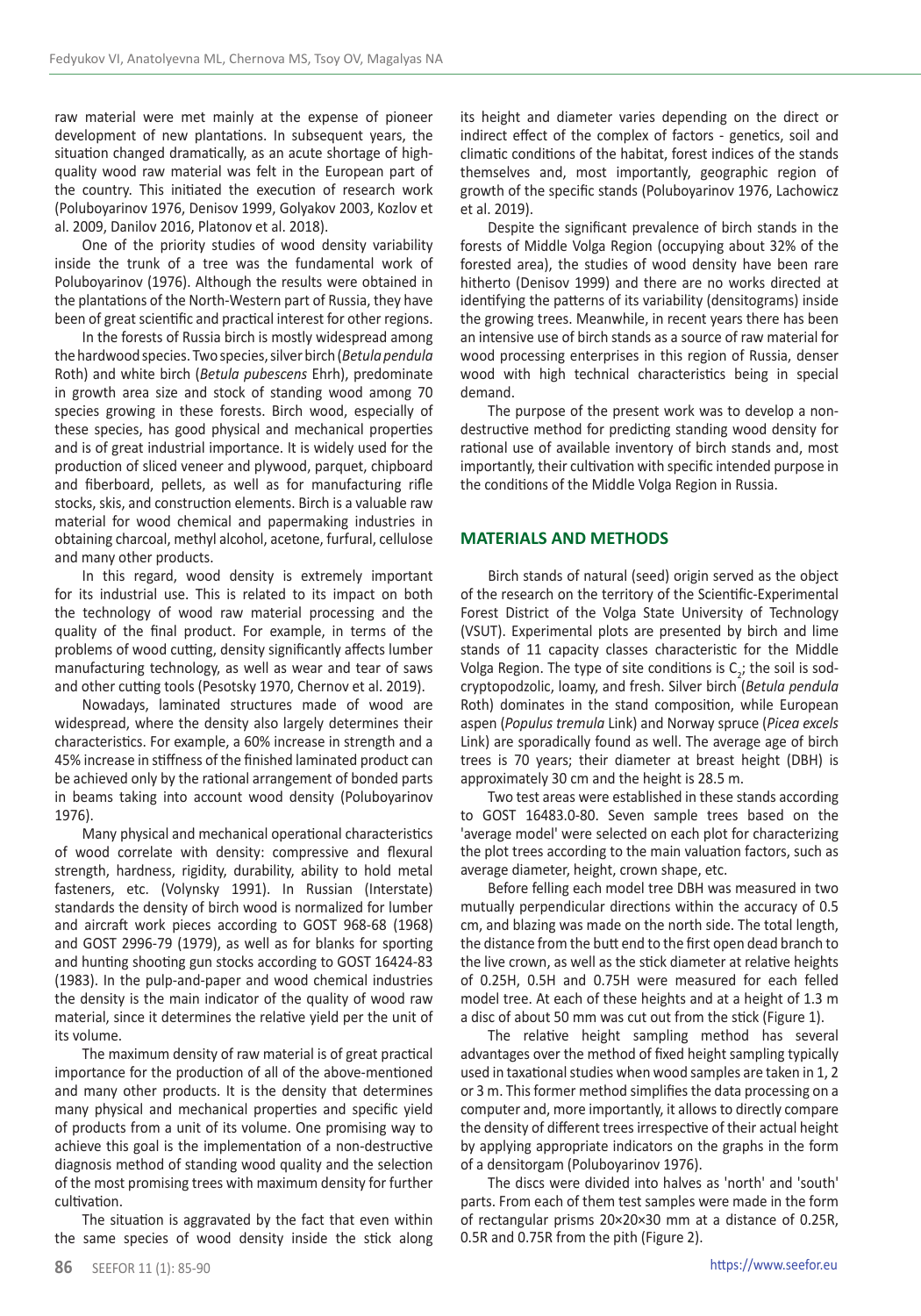

**Figure 1.** Cross-section severing of a model for taking test discs scheme.

In the study of physical properties of birch wood its density was determined by its basic density ( $\rho_{\text{bas}}$ , kg⋅m-3) which is expressed by the ratio of the weight of an oven-dry sample (m<sub>0</sub>) to its maximum volume (V<sub>max</sub>) at humidity equal to or above the saturation limit of the cell walls:

$$
P_{\text{bas}} = m_0 / V_{\text{max}} \tag{1}
$$

The physical meaning of the basic density of wood is in the fact that it shows the amount of absolutely dry wood substance contained in a unit of its wet volume; this rate is independent of the humidity of the sample, which simplifies the process of laboratory determination compared with the conventional density  $\rho_{\omega}$ .

There are several ways of determining basic density, but the method in which the volume is calculated by measuring the buoyancy force of the samples immersed in liquid is the most convenient (a sample can have different geometrical shape) (Poluboyarinov 1976). A detailed description of this method is presented in our previously published work (Fedyukov et al. 2019).

The average density of the cross-section of a stick  $(\rho)$ was determined by the method of Poluboyarinov (1976) as a weighted average of densities  $\rho_{0.25R}$ ,  $\rho_{0.5R}$ ,  $\rho_{0.75R}$ . If we take



**Figure 2.** Making of test samples from the discs.

the cross-sectional area of the stick as 100%, the average density of the cross-section will equal to:

$$
P_{cs} = \frac{\rho_{0.25R} \cdot 7 + \rho_{0.5R} \cdot 29 + \rho_{0.75R} \cdot 64}{100}
$$
 (2)

where  $\rho_{1.3m'}$ ,  $\rho_{0.25R'}$ ,  $\rho_{0.5R'}$ ,  $\rho_{0.75R}$  are wood densities at distances of 0.25R, 0.5R and 0.75R from the pith;  $V_{1.3 \text{ m}}$ ,  $V_{0.25 \text{ H}}$  $V_{0.5H}$ ,  $V_{0.75H}$  are the areas (in per cent) occupied by wood ring area.

The average basal stick density was determined as the weighted average of the densities of the individual parts (discs) along its height:

$$
P_{\text{tree}} = \frac{P_{1.3\text{m}} * V_{1.3\text{m}} + P_{0.25\text{H}} * V_{0.25\text{H}} + P_{0.5\text{H}} * V_{0.5\text{H}} + P_{0.75\text{H}} * V_{0.75\text{H}}}{V_{1.3\text{m}} + V_{0.25\text{H}} + V_{0.5\text{H}} + V_{0.75\text{H}}}
$$
(3)

where  $\rho_{1.3m}$ ,  $\rho_{0.25H}$ ,  $\rho_{0.5H}$ ,  $\rho_{0.75H}$  are stick cross-section (disc) density at 1.3 m, 0.25H, 0.5H and 0.75H height;  $V_{1.3\,\text{m}}$ ,  $V_{0.25H}$ ,  $V_{0.5H}$ ,  $V_{0.75H}$  are the volumes of separate sections (discs) along the stick height.

To determine the basic density by Equation 1 the method based on measuring the buoyancy force of the samples immersed in liquid was used. A detailed description of this method is presented below (Figure 3).



**Figure 3.** Diagram of the device for determining wood density by measuring the buoyancy: 1 - weighing pan; 2 - sample; 3 - a vessel with water; 4 - needle; 5 - ring; 6 - holder; 7 - tripod.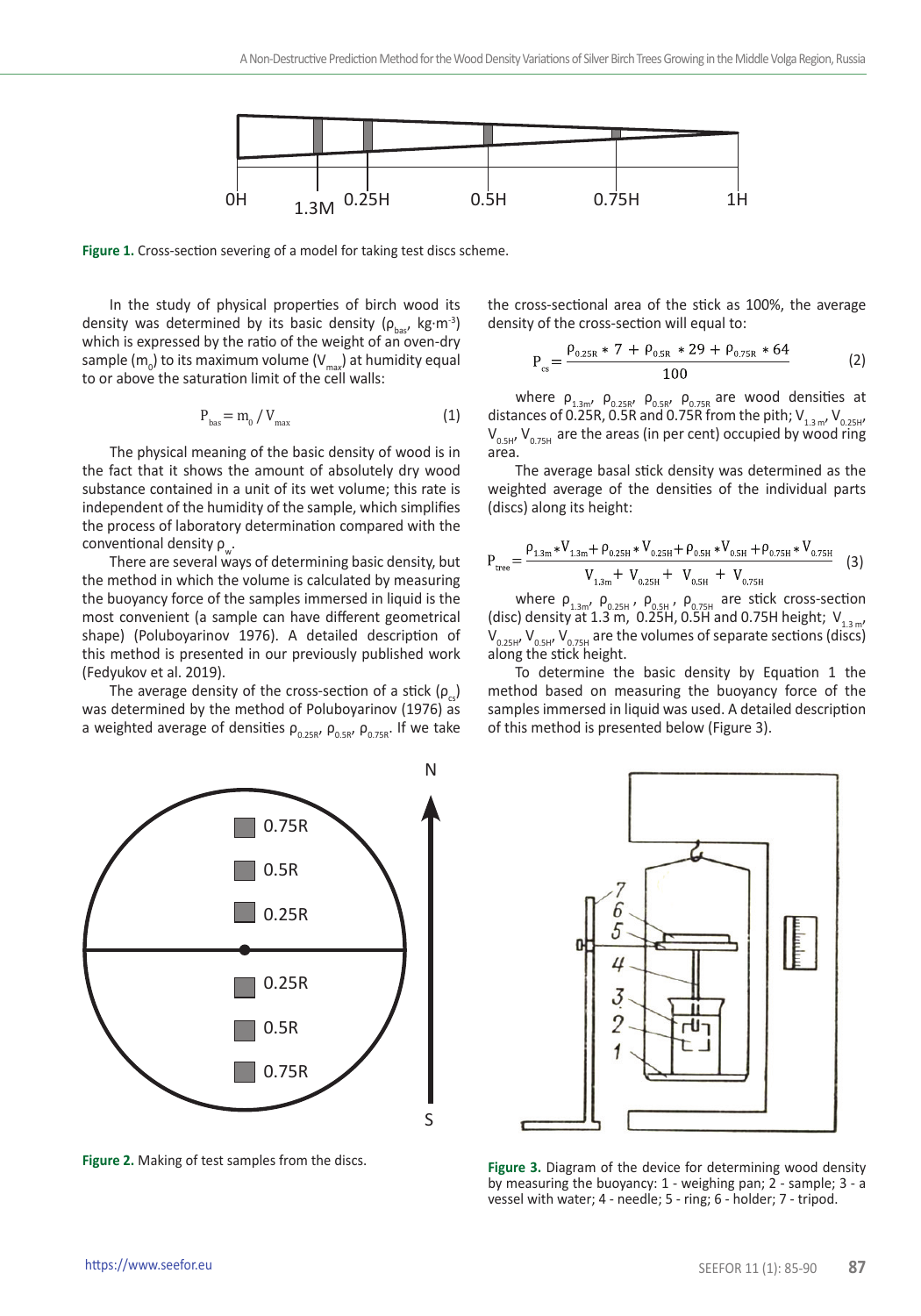A vessel with water (3) is placed on the weighing pan (1). The ring (5) fixed to the tripod (7) is placed above the vessel. The ring serves as a support for the holder (6) which has a needle (4) with its end doused into water. In this position, the vessel with water is weighed. After that, the holder is removed and the sample (2), previously held in water, is placed onto the needle to determine its volume. After immersing the sample, a second report is taken. An additional load on the weighing pan is created by overcoming the buoyant force acting on the sample (Archimedes' principle) and numerically equal (if we take the density of water equal to 1) to the sample volume. Consequently, the difference in readings on the scale gives the desired volume in cubic centimeters.

The sample mass in dry conditions will be determined by weighing on an electronic scale after drying at 103° C for about 10 hours.

## **RESULTS AND DISCUSSION**

#### **Changing of Wood Density along the Trunk Radius**

According to Table 1, the general character of wood density distribution along the trunk diameter coincides approximately with the results of modern research in other countries (Repola 2006, Missanjo and Matsumura 2016). However, the densitogram received by Poluboyarinov (1976) for this species in the conditions of the North-West region of Russia (Leningrad and Novgorod regions) (Poluboyarinov 1976) is the closest to it.

Meanwhile, there are some differences in wood density variation in the transverse direction, which is observed in the apical part where density gradually increases from the center towards the periphery, while for the birch in the above-mentioned region this occurs only up to 0.4 part of the radius, and there is a further slight decline.

## **Changing of Wood Density along the Trunk Height**

In absolute terms the average wood DBH is close to the results previously obtained in the region of research (Denisov 1999), i.e. about 500.0 kg∙m-3 for silver birch, which is higher than that of white birch (476.0 kg⋅m<sup>-3</sup>). Table 2 shows that birch wood density decreases in a smooth manner along the trunk height.

This densitogram is consistent with the results obtained by other researchers in the past (Ugolev 2001, Danilov 2016) and nowadays (Heräjärvi 2004, Repola 2006, Kozlov et al. 2009, Platonov et al. 2018). For example, in Repola (2006) data are given on lower vertical dependence of birch density compared with spruce and pine. This is explained by the crown structure's specific nature and the way of natural pruning of the stick from the knots. The birch as a light-demanding species undergoes a relatively fast natural pruning of the stick from the knots, and, consequently, the stick with a high raised crown is formed. The annual layers formed at a considerable distance from the live crown have a high percentage of late wood and, accordingly, high density.

As for the wood decrease in density along the birch stick, it appears due to the increase of the vessel area and percentage of parenchyma when approaching the top of a tree (Platonov et al. 2018).

A more detailed analysis presented in Table 1 and Table 2 shows that the reduction in density from the peripheral zone to the core wood is approximately 9.5%, and from the butt end to the top of the tree it is 5.9%. From a technical point of view, e.g. when severing entire tree length into timber assortments, wood density changes along the tree height within 6% are not significant. Density dynamics in horizontal planes of a stick cross-section are of greater practical importance, because they determine the significant difference of specific yield of high-level assortments, as well as the dry matter of the core and peripheral areas of the stick.

**Table 1.** Changing of the birch wood basic density along the trunk radius.

| Cross-section height of stick<br>height fractions | Basic density of stick cross-section fractions ( $kg·m-3$ ) |      |       |  |  |
|---------------------------------------------------|-------------------------------------------------------------|------|-------|--|--|
|                                                   | 0.25R                                                       | 0.5R | 0.75R |  |  |
| 1.30 <sub>m</sub>                                 | 483                                                         | 509  | 543   |  |  |
| 0.25H                                             | 479                                                         | 502  | 521   |  |  |
| 0.50H                                             | 474                                                         | 508  | 517   |  |  |
| 0.75H                                             | 461                                                         | 484  | 507   |  |  |

Note: the average density of the stick section is obtained as the arithmetic mean of the zone sections.

**Table 2.** Changing of the birch wood basic density along the trunk height.

| <b>Cross-section height of stick</b><br>height fractions | <b>Statistical indicator values</b> |                                |                                                       |                                             |                                  |  |
|----------------------------------------------------------|-------------------------------------|--------------------------------|-------------------------------------------------------|---------------------------------------------|----------------------------------|--|
|                                                          | Arithmetical average<br>$(kg·m-3)$  | $\sigma \pm (kg \cdot m^{-3})$ | Standard deviation, Coefficient of variation,<br>V(%) | Error of mean,<br>$m \pm (kg \cdot m^{-3})$ | <b>Accuracy factor,</b><br>P(% ) |  |
| 1.30 <sub>m</sub>                                        | 512.0                               | 39.74                          | 7.76                                                  | 8.67                                        | 1.69                             |  |
| 0.25H                                                    | 501.0                               | 32.23                          | 6.44                                                  | 7.03                                        | 1.4                              |  |
| 0.50H                                                    | 495.0                               | 28.15                          | 5.69                                                  | 6.63                                        | 1.34                             |  |
| 0.75H                                                    | 482.0                               | 28.11                          | 5.83                                                  | 6.45                                        | 1.34                             |  |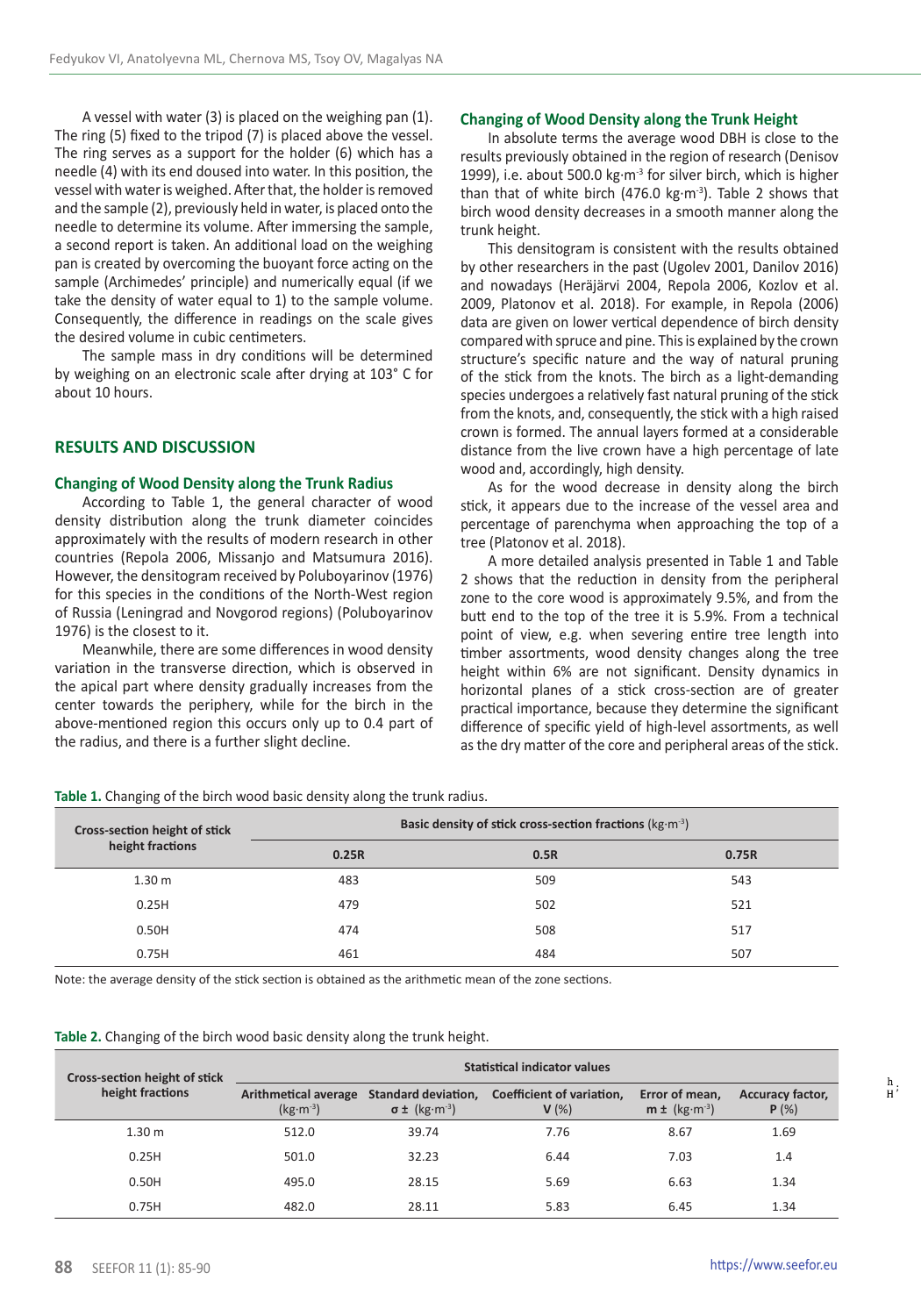Consequently, there are less sharp dynamics of decline in density along the height of the tree than the increase in density from the center to the peripheral area in the horizontal plane in all sections of the tree trunk.

The results obtained confirm that the general nature of the change (decrease) in wood density along the trunk height is also consistent with the densitogram of the birch growing in the North-Eastern part of Russia (Poluboyarinov 1976), as well as elsewhere in the world (Repola 2006, Lachowicz et al. 2019).

### **Mathematical Models for Predicting Wood Density Inside the Tree Trunk**

Previous studies also found out that there is a close correlation between the average density of the whole stick and individual density of its levels. Thus, for ripe even-aged stand of wood sorrel spruce forest in Leningrad region the dependence is obtained (Poluboyarinov 1976):

$$
y=34.09+0.911 \cdot x \tag{4}
$$

where y is stick average density in kg·m-<sup>3</sup>; x is density at breast height in kg∙m-3.

In birch and lime forest we also established a close relationship between wood density ( $\rho_{\text{tree}}$ ) and average density of a cross-section at a height of 1.3 m ( $\rho_{1,3}$ ):

$$
\rho_{\text{tree}} = 178.52 + 0.641 \cdot \rho_{1.3} \qquad \qquad \text{r} = 0.922 \tag{5}
$$

The average density of the stick was calculated by the above Equation (4); the average cross-sectional density was determined according to Equation (5). Differences in the cross-sectional density according to zones and the areas of these zones were taken into account.

For birch the relationship was established between the average density of the stick cross-section  $(p_{c})$  and wood density in the peripheral zone  $(\rho_{0.75R})$  of this cross-section:

$$
\rho_{cs} = 67.3 + 0.853 \rho_{0.75R} \qquad r = 0.982 \tag{6}
$$

Based on the findings of the existence of a specific pattern of wood density change according to the zones, we obtained the relationship between tree density and wood density of the peripheral zone at a height of 1.3 meters:

$$
\rho_{\text{tree}} = 223.3 + 0.542 \cdot \rho \frac{1.3}{0.75R} \quad r = 0.839 \tag{7}
$$

It is important to note that in this case it is not required to take cores from the whole radius of a stick, which greatly simplifies the process and, more importantly, is less traumatic for the tree.

To study the pattern of wood density changing inside the stick let us consider basic density of the peripheral cross-section of the stick (0.75R) at the height of 1.3 m to be 100% ( $P_{\text{bas}}$  13<sub>075R</sub>). Let us determine the basic density for each stick zone under study ( $P_{\text{bas}}$ ) with coordinates (  $\frac{\text{h}}{\text{H}}$ ;  $\frac{\text{r}}{\text{R}}$  ) as a percentage with respect to  $P_{\text{bas}}\frac{13}{0.75R}$ .  $\frac{11}{11}$  showed the following values: 0.06 (1.3m); 0.25; 0.5 and 0.75;  $\frac{r}{R}$  ratio showed 0.25; 0.5 and 0.75, respectively.

Then the definiendum of the experiment, i.e. the relative basic density of i<sup>th</sup> zone of the stick, y, is

$$
y = \frac{\rho_{\text{bas}}}{\rho_{\text{bas}} \frac{1.3}{0.75R}} \times 100
$$
 (8)

The following regression equation is obtained with the aid of a computer:

$$
y=85.55-7.33\frac{h}{H}+16.99\frac{r}{R}
$$
 (9)

After verifying the equation ( $F_{\text{calc}} = 1.6 < F_{\text{tab}} = 2.1$  for  $q = 0.05$ ) and substituting y by the value in Equation (8) we obtain:

$$
\rho_{\text{bas}_i} = \rho_{\text{bas}} \frac{13}{0.75 \text{R}} \cdot 10^{-2} \cdot (85.55 - 7.33 \frac{\text{h}}{\text{H}} + 16.99 \frac{\text{r}}{\text{R}}) \tag{10}
$$

#### **CONCLUSIONS**

The average density of the stick wood can be determined non-destructively by taking a radial cross-section core with the diameter of about 4.0 mm from a growing tree using Bressler's increment borer. The procedure can be limited by the depth of drilling no more than 0.25 DBH. Once the basic density of the sample has been determined by buoyancy force method, the average density of the whole stick can be predicted on the basis of the laws governing the distribution of wood density within a particular wood species tree in respective stands.

This opens the practical possibility to predict wood quality of growing trees, which is the basis of cultivating the target forest with specified technical properties (density) of raw material for strictly special purposes.

#### **Author Contributions**

VIF, MLA conceived and designed the research and carried out the field measurements; MSCh, OVTs and NAM performed laboratory analysis; MLA, MSCh and OVT processed the data and performed the statistical analysis; VIF supervised the research and helped to draft the manuscript; VIF and MLA wrote the manuscript.

#### **Funding**

This research is an initiative author's project and it has no external funding.

#### **Acknowledgments**

This research was made possible thanks internal funding of the Department of Scientific and Innovative Activity a Volga State University of Technology and to the support its Dep. head prof. Andrianova Yu.S. personally.

#### **Conflicts of Interest**

The authors declare no conflict of interest.